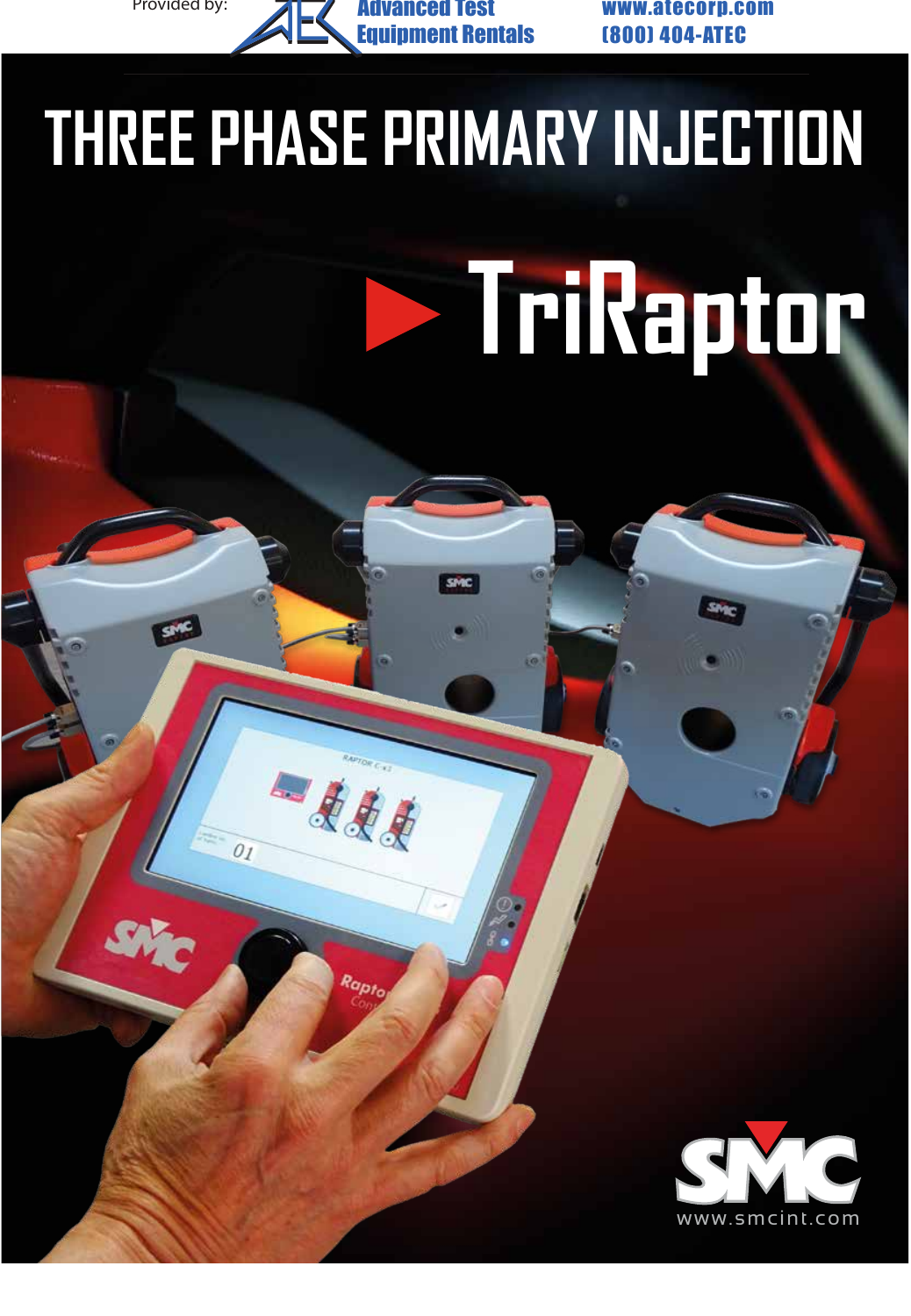## **TriRaptor: Applications**



#### **Motor protection relays**

Modern inline relays feature numerous functional options and user-selectable settings, and use the line's power to operate, so they cannot be easily tested with single-phase injection. The TriRaptor produces a stable and accurate output of up to 9 kA with 120º between phases, and can measure operation time by monitoring the relay's tripping output or directly the current flow.



#### **Circuit breaker testing**

Single- and three-phase protective functions in low-, medium-, and high voltage circuit breakers can be now easily tested with the TriRaptor, thanks to its wide current range, 3 kVA output power, and pre-selectable current values. Trip time is automatically measured even when a secondary protective device e.g. a relay cannot be accessed for testing.

#### **Substation commissioning**

Connect the TriRaptor's three-phase output to both ends of a busbar and let it maintain a pre-defined test current while you browse the entire installation for inaccuracies and possible connection mistakes, quickly and safely, using harmless voltage. Typical commissioning targets:

- 
- 
- Secondary equipment connections Protective relay settings
- Phase order Grounding
- Differential circuits Instruments
- Circuit continuity Phase consistency
- CT ratio and polarity Shorting jumpers left in place
	-
	-
	-



Figure 2: Text critere for three phase primary current injection (balanced cusput)

#### **Example of connection**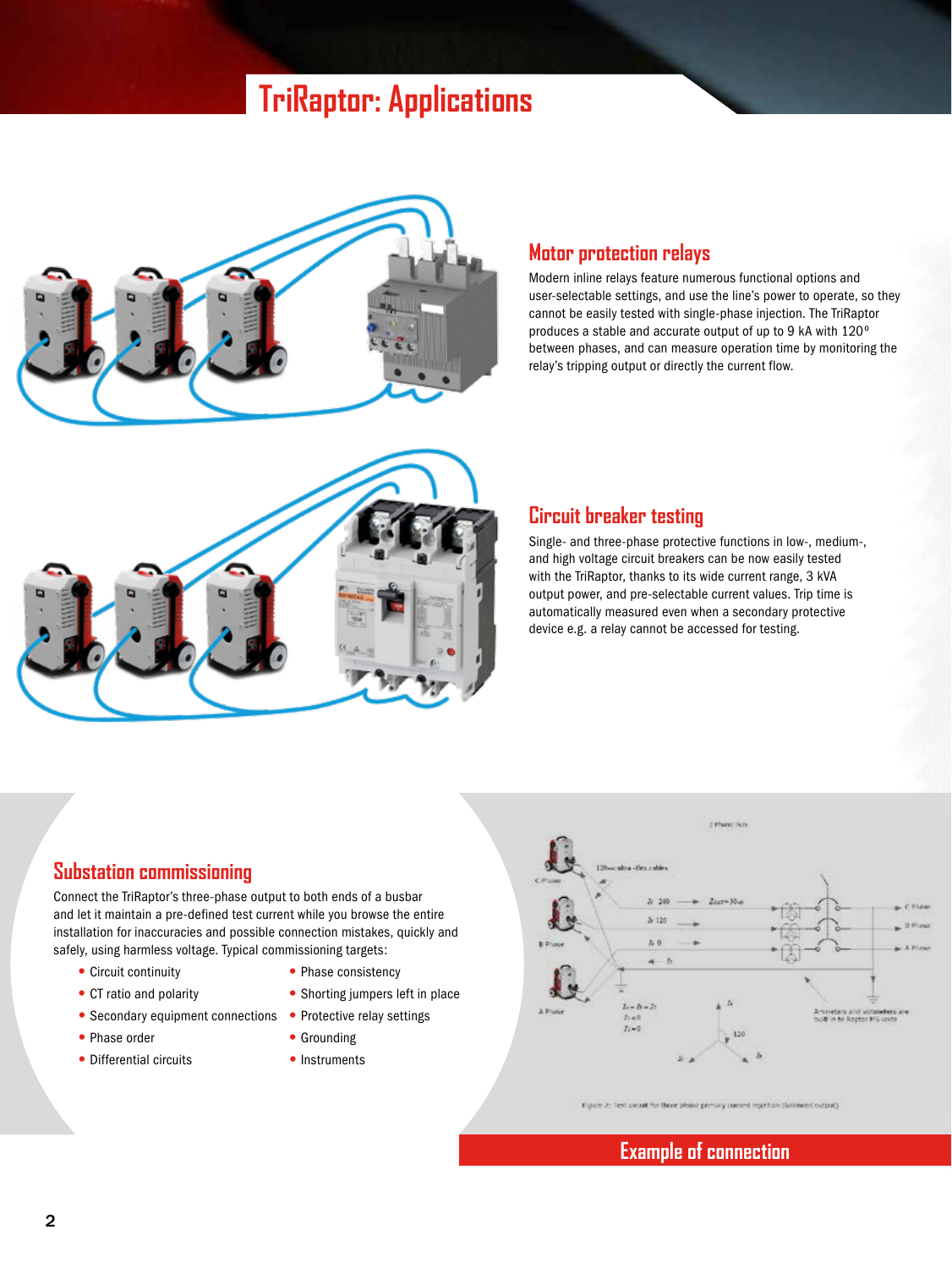# **TriRaptor: Commissioning**







#### TEST TEMPLATES



 $00.00 - 00.00 - 00.00$ 

Using the same user-friendly philosophy as in the single phase Raptor, the TriRaptor's user interface has been implemented on a larger touch screen and furnished with pre-defined templates that provide ON/OFF synchronization of the three output phases. Test current values can be preset and dynamically adjusted individually and time results and other measurements are recorded and displayed for each phase.

When injecting in polarized (asymmetrical waveform) mode, the Raptor Polarity Tester can be used to check the entire installation for connection errors in a matter of minutes.